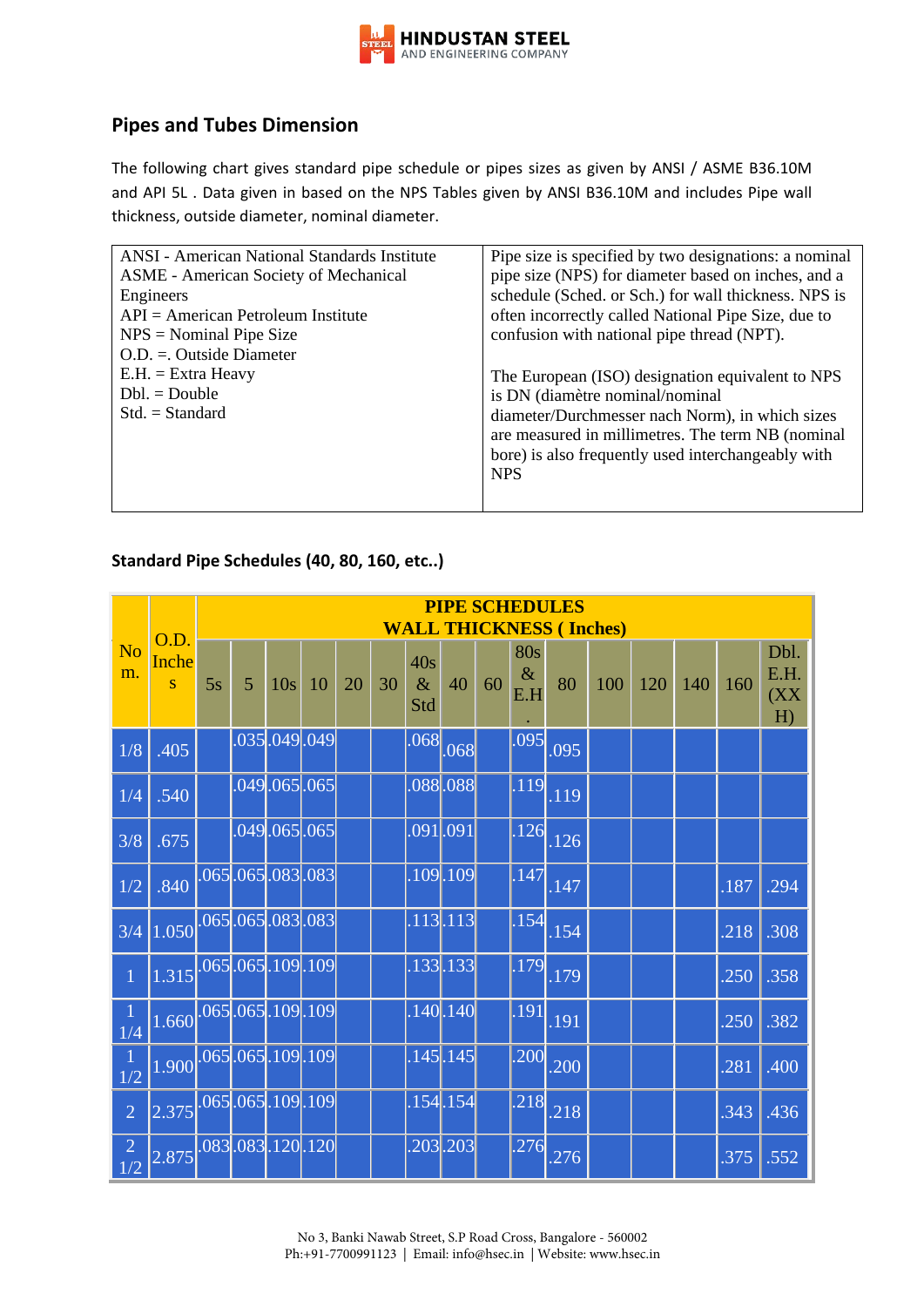

| $\overline{3}$        | 3.500.083.083.120.120                                                |  |      |                |                      |              | $.216-.216$ |                                  | .300 | .300                                                            |                                                                             |                        |                        | .437                   | .600 |
|-----------------------|----------------------------------------------------------------------|--|------|----------------|----------------------|--------------|-------------|----------------------------------|------|-----------------------------------------------------------------|-----------------------------------------------------------------------------|------------------------|------------------------|------------------------|------|
| $\mathfrak{Z}$<br>1/2 | 4.000.083.083.120.120                                                |  |      |                |                      |              | $.226$ .226 |                                  | .318 | .318                                                            |                                                                             |                        |                        |                        | .636 |
| $\overline{4}$        | 4.500.083.083.120.120                                                |  |      |                |                      |              |             | .237 .237 .281 .337              |      | .337                                                            |                                                                             | .437                   |                        | .531                   | .674 |
| $\overline{4}$<br>1/2 | 5.000                                                                |  |      |                |                      | .247         |             |                                  | .355 |                                                                 |                                                                             |                        |                        |                        | .710 |
| $\overline{5}$        | 5.563.109.109.134.134                                                |  |      |                |                      |              | .258.258    |                                  | .375 | .375                                                            |                                                                             | .500                   |                        | .625                   | .750 |
| 6                     | 6.625.109.109.134.134                                                |  |      |                |                      |              | .280.280    |                                  | .432 | .432                                                            |                                                                             | .562                   |                        | .718                   | .864 |
| $\overline{7}$        | 7.625                                                                |  |      |                |                      | .301         |             |                                  | .500 |                                                                 |                                                                             |                        |                        |                        | .875 |
| 8                     | 8.625. 109. 109. 148. 148. 250. 277. 322. 322. 406. 500              |  |      |                |                      |              |             |                                  |      | .500                                                            | .593                                                                        | $.718$ $.812$          |                        | .906                   | .875 |
| 9                     | 9.625                                                                |  |      |                |                      | .342         |             |                                  | .500 |                                                                 |                                                                             |                        |                        |                        |      |
| 10                    | 10.75.134.134.165.165.250.307.365.365.500.500<br>$\theta$            |  |      |                |                      |              |             |                                  |      | .593                                                            | .718                                                                        | .843                   | 1.00<br>$\overline{0}$ | 1.12<br>5              |      |
| 11                    | 11.75<br>$\overline{0}$                                              |  |      |                |                      | .375         |             |                                  | .500 |                                                                 |                                                                             |                        |                        |                        |      |
| 12                    | 12.75 .156 .165 .180 .180 .250 .330 .375 .406 .562 .500 <br>$\theta$ |  |      |                |                      |              |             |                                  |      | .687                                                            | .843                                                                        | 1.00<br>$\overline{0}$ | 1.12<br>5              | 1.31<br>$\overline{2}$ |      |
| 14                    | 14.00.156<br>$\overline{0}$                                          |  |      |                |                      |              |             | .188.250.312.375.375.437.593.500 |      | .750                                                            | .937                                                                        | 1.09<br>3              | 1.25<br>$\overline{0}$ | 1.40<br>6              |      |
| 16                    | $16.00$ .165<br>$\overline{0}$                                       |  |      |                |                      |              |             | .188,250,312,375,375,500,656,500 |      | .843                                                            | 1.03                                                                        | 1.21<br>8              | 1.43<br>7              | 1.59<br>3              |      |
| 18                    | 18.00.165<br>$\overline{0}$                                          |  |      |                |                      |              |             | .188.250.312.437.375.562.750.500 |      | .937                                                            | $\overline{1.15}$<br>6                                                      | 1.37<br>5              | $\overline{1.56}$<br>2 | 1.78                   |      |
| 20                    | $[20.00]$ .188<br>$\overline{0}$                                     |  |      |                |                      |              |             |                                  |      |                                                                 | .218.250.375.500.375.593.812.500.1.03.1.28.1.50.1.75.1.96<br>$\overline{0}$ | $\overline{0}$         | $\overline{0}$         | 8                      |      |
| 24                    | 24.00.218<br>$\overline{0}$                                          |  |      |                |                      |              |             |                                  |      | .250 <mark>.250</mark> .375 .562 .375 .687 .968 .500  1.21<br>8 | 1.53                                                                        | 1.81<br>$\overline{2}$ | 2.06<br>$\overline{2}$ | 2.34<br>3              |      |
| 26                    | 26.00<br>$\theta$                                                    |  |      | $.312$ , $500$ |                      | .375         |             |                                  | .500 |                                                                 |                                                                             |                        |                        |                        |      |
| 28                    | 28.00<br>$\overline{0}$                                              |  | 312  |                | .500.625.375         |              |             |                                  |      |                                                                 |                                                                             |                        |                        |                        |      |
| 30                    | 30.00 .250<br>$\overline{0}$                                         |  |      |                | .312.312.500.625.375 |              |             |                                  | .500 |                                                                 |                                                                             |                        |                        |                        |      |
| 32                    | 32.00<br>$\overline{0}$                                              |  |      |                | .312.500.625.375.688 |              |             |                                  | .500 |                                                                 |                                                                             |                        |                        |                        |      |
| 34                    | 34.00                                                                |  |      |                | .312.500.625.375.688 |              |             |                                  |      |                                                                 |                                                                             |                        |                        |                        |      |
| 36                    | 36.00<br>$\overline{0}$                                              |  | .312 |                |                      | .625.375.750 |             |                                  | .500 |                                                                 |                                                                             |                        |                        |                        |      |
| 42                    | 42.00                                                                |  |      |                |                      | .375         |             |                                  | .500 |                                                                 |                                                                             |                        |                        |                        |      |